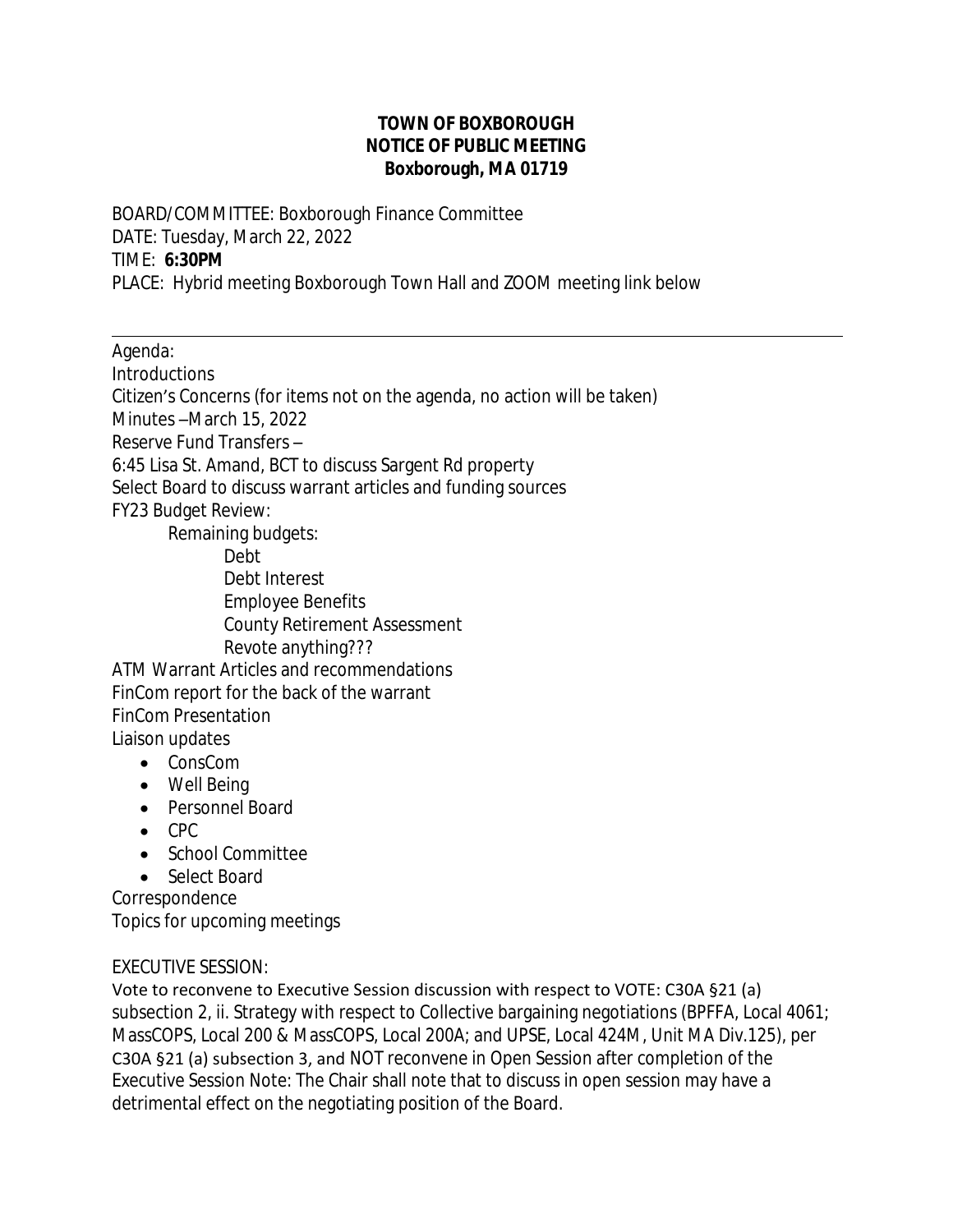The Committee will reconvene in Open Session only to adjourn

exhibits to be used: minutes from March 1, 2022 RFT **Budgets** 

| RFT tracker                |             |          |           |          |
|----------------------------|-------------|----------|-----------|----------|
| Item                       | description | Amount   | Start at  | comments |
|                            |             |          | \$150,000 |          |
| HVAC at museum             |             | \$6,700  | \$143,300 |          |
| Acc't Consultant &         |             | \$39,820 | \$103,480 |          |
| Training                   |             |          |           |          |
| <b>T/C Consulting</b>      |             | \$5,000  | \$98,480  |          |
| Hager Well                 |             | \$26,000 | \$72,480  |          |
| Hager Well                 |             | \$3,500  | \$68,698  |          |
| T/C Training               |             | \$10,500 | \$58,480  |          |
| T/C Training               |             | \$15,200 | \$43,280  |          |
| <b>Assessor Consulting</b> |             | \$3,743  | \$39,537  |          |
| Library                    |             | \$6,000  | \$33,537  |          |

Next Meetings:

January 4, 2021 - Planning Board, Police Department Budget January 11, 2021 – DPW Budget, RecCom January 18, 2021 – ConsCom, Fire Department Budget January 25, 2021 – Steele Farm, Library Budget, Police, Dispatch, Animal Control February 1, 2022 – Town Hall Budgets SATURDAY, February 5,2022 – Capital Saturday via Zoom CANCELLED February 8, 2022 – Unvoted Town Hall Budgets, ABRSD, Minuteman, Assabet, Nashoba February 15, 2022 - Reserve Fund, Legal, FinCom, RecCom – REVOTE, Long Term Debt, Debt Interest, County Retirement, Insurance, Employee Benefits. All budgets not voted below. Capital Plan

February 22,2022 –ABRSD, Minuteman, Assabet, Nashoba, Technology, STM, warrant articles for ATM

March 1, 2022 – March 8, 2022 – March 15, 2022- Funding sources recommendations??, Planning Board March 22, 2022 – BCT – Sargent Rd, Select Board March 29, 2022 -

The following budgets will be taken up when time allows, unless a committee chair request an appointment:

114 – Moderator